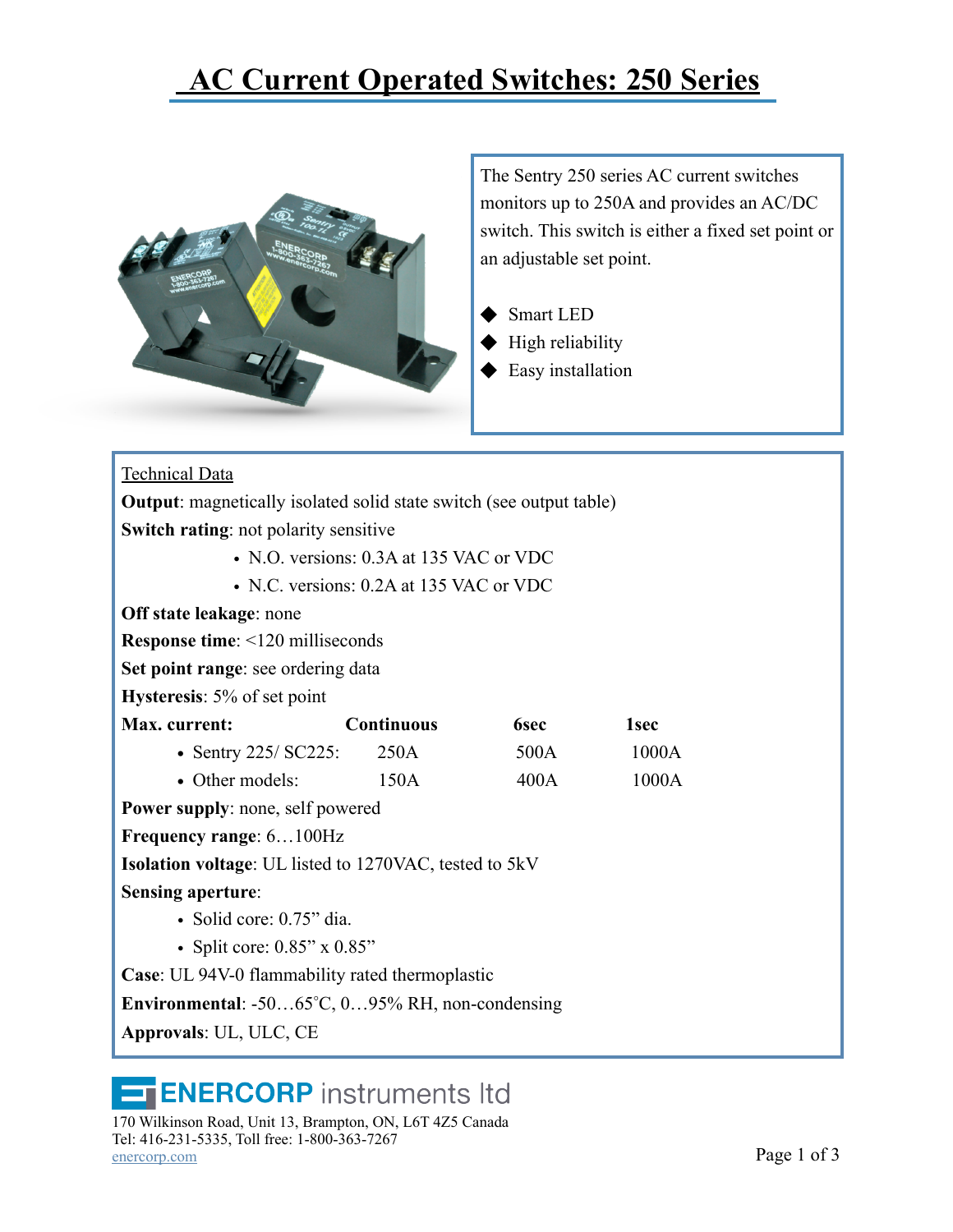| Output table                                |                   |                    |             |  |  |
|---------------------------------------------|-------------------|--------------------|-------------|--|--|
| Condition                                   | Smart LED         | $N_{\rm 0}$ switch | N.C. switch |  |  |
| No current flowing                          | Off               | Open               | Closed      |  |  |
| Current below set point                     | Slow flash (2sec) | Open               | Closed      |  |  |
| Current above set point Fast flash (0.5sec) |                   | Closed             | Open        |  |  |



**ENERCORP** instruments Itd E 170 Wilkinson Road, Unit 13, Brampton, ON, L6T 4Z5 Canada Tel: 416-231-5335, Toll free: 1-800-363-7267  $\frac{\text{energy.com}}{20}$